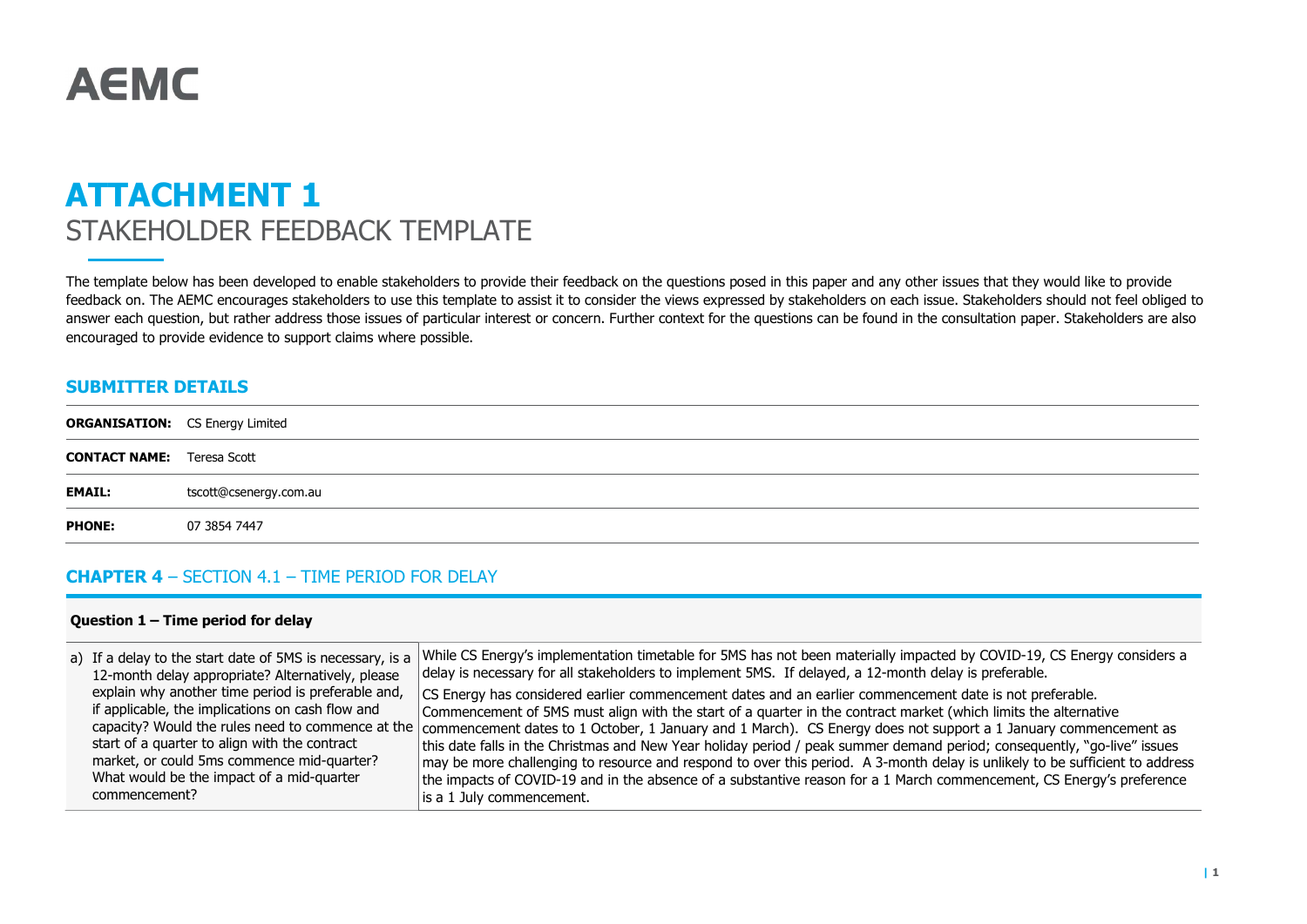#### Stakeholder feedback Delayed implementation of five minute and global settlement 14 May 2020

|                                                                                                                                                                                                                                                                                                                                                                                   | Further, the extent to which COVID-19 may impact on the implementation of 5MS and GS remains unclear. CS Energy<br>encourages the AEMC to consider including a mechanism to further delay the commencement date should this be considered<br>necessary (avoiding the necessity of a further Rule change process). |
|-----------------------------------------------------------------------------------------------------------------------------------------------------------------------------------------------------------------------------------------------------------------------------------------------------------------------------------------------------------------------------------|-------------------------------------------------------------------------------------------------------------------------------------------------------------------------------------------------------------------------------------------------------------------------------------------------------------------|
| b) What is the appropriate date for the<br>commencement of the 'soft' and 'hard' starts for<br>global settlement? Should this be a linear move by<br>the number of months of delay, or should the dates<br>change to another timeframe?                                                                                                                                           | CS Energy supports a delay to the "soft" and "hard" starts for GS. This delay should be a linear move. CS Energy's<br>implementation timetable has been planned around the staggered commencement dates for 5MS and GS.                                                                                           |
| c) If there is a 12-month delay to the start date of<br>5MS and GS, is it still appropriate that all new and<br>replacement meters (other than 4A) installed after<br>1 December 2018, and type 4A meters<br>installed after 1 December 2019, be required<br>to record and provide 5-minute data by 1<br>December 2022? If not, why and what time period<br>would be appropriate? | Not applicable.                                                                                                                                                                                                                                                                                                   |
| d) If global settlement is delayed, by what date should<br>AEMO prepare and publish the first report on<br>unaccounted for energy required under cl 3.15B(a)?                                                                                                                                                                                                                     | If AEMO will have the necessary information/data to publish the report by the existing date (1 March 2022) earlier<br>publication of the report may be beneficial to industry. If delayed, the delay should be a linear move.                                                                                     |
| e) CI 11.112.6 states that AEMO must make and<br>publish the unaccounted for energy reporting<br>guidelines required under new cl 3.15.5B(d) by 1<br>December 2022. What is the appropriate date for<br>the publication of these reporting guidelines if there<br>is a delay to global settlement?                                                                                | If AEMO will have the necessary information to publish the guidelines by the existing date (1 December 2022) earlier<br>publication of the guidelines may be beneficial to industry. If delayed, the delay should be a linear move.                                                                               |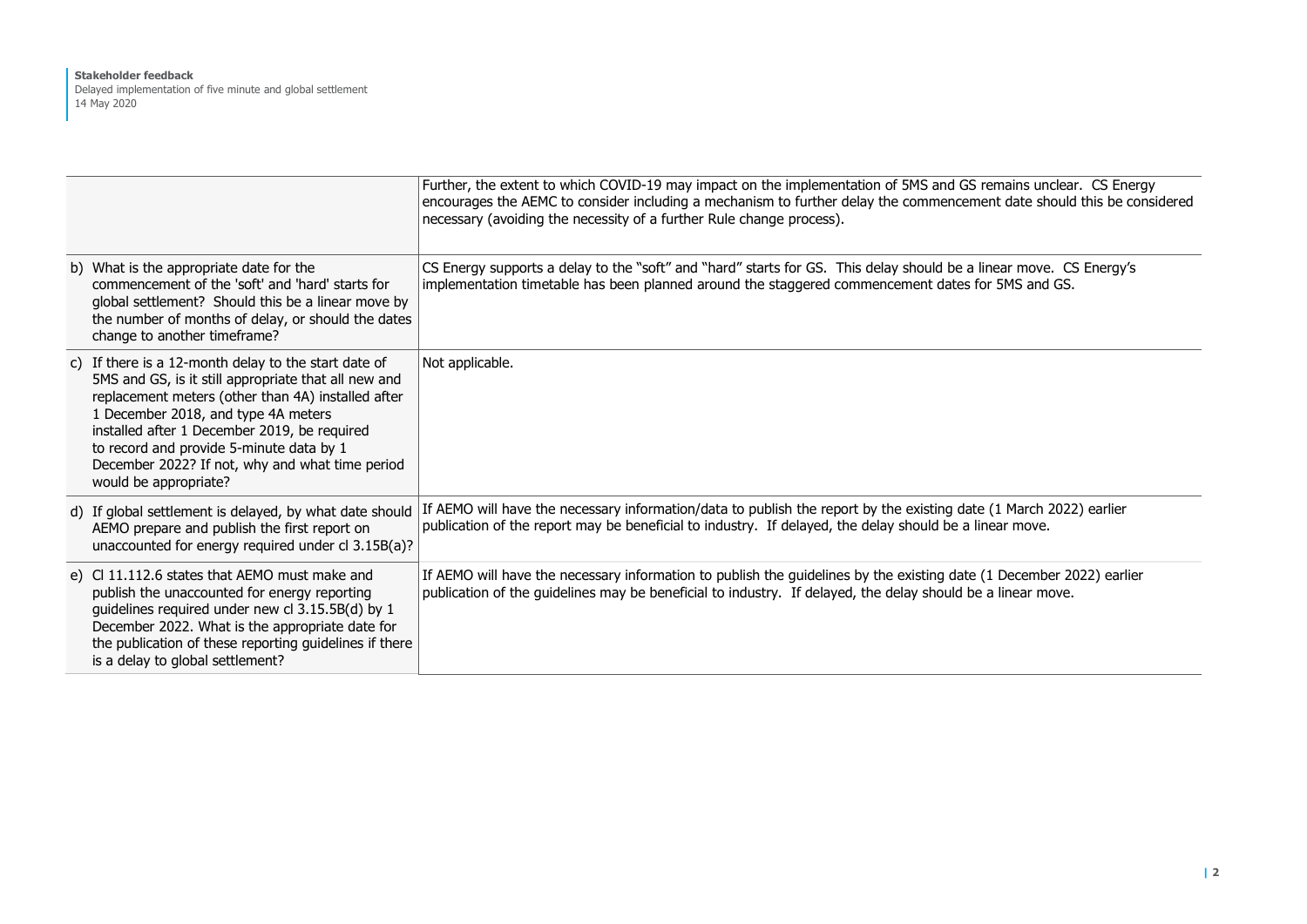# CHAPTER 4 – SECTION 4.2 – PARTICIPANT COSTS AND CAPACITY

#### Question 2 – Participant costs a) What is the expected impact of COVID-19 on participant cash flows? How material is this impact? How long are these cash flow impacts expected to last? No comment. b) For participants that are required to implement changes to IT systems and procedures for 5MS and negligible impact on CS Energy's implementation costs. GS, how would the proposed 12-month delay impact your implementation costs? Please quantify and provide evidence where possible. Any confidential cost information will be treated as confidential and redacted from submissions published on the AEMC's website. While the financial impact remains unclear, at this stage the proposed 12-month delay to 5MS and GS is expected to have a c) To what extent can additional market testing periods run by AEMO minimise costs associated with the delayed commencement of 5MS and GS? To what extent do participants rely on B2B data flows for 5MS and GS testing? CS Energy would welcome additional market testing periods. Participants should be offered the flexibility to continue with their original implementation timetable (which is likely to minimise costs of deferral for that participant).

| Question 3 – Participant capacity                     |                                                                                                                          |  |  |  |
|-------------------------------------------------------|--------------------------------------------------------------------------------------------------------------------------|--|--|--|
| d) To what extent has COVID-19 affected participants' | CS Energy's implementation timetable for 5MS has not been materially impacted by COVID-19. CS Energy is however aware    |  |  |  |
| ability to implement the necessary changes for 5MS    | COVID-19 has had a material impact on the implementation timetable for other industry participants and is concerned with |  |  |  |
| and GS by 1 July 2021?                                | broader industry disruption if the commencement of 5MS and GS is not delayed.                                            |  |  |  |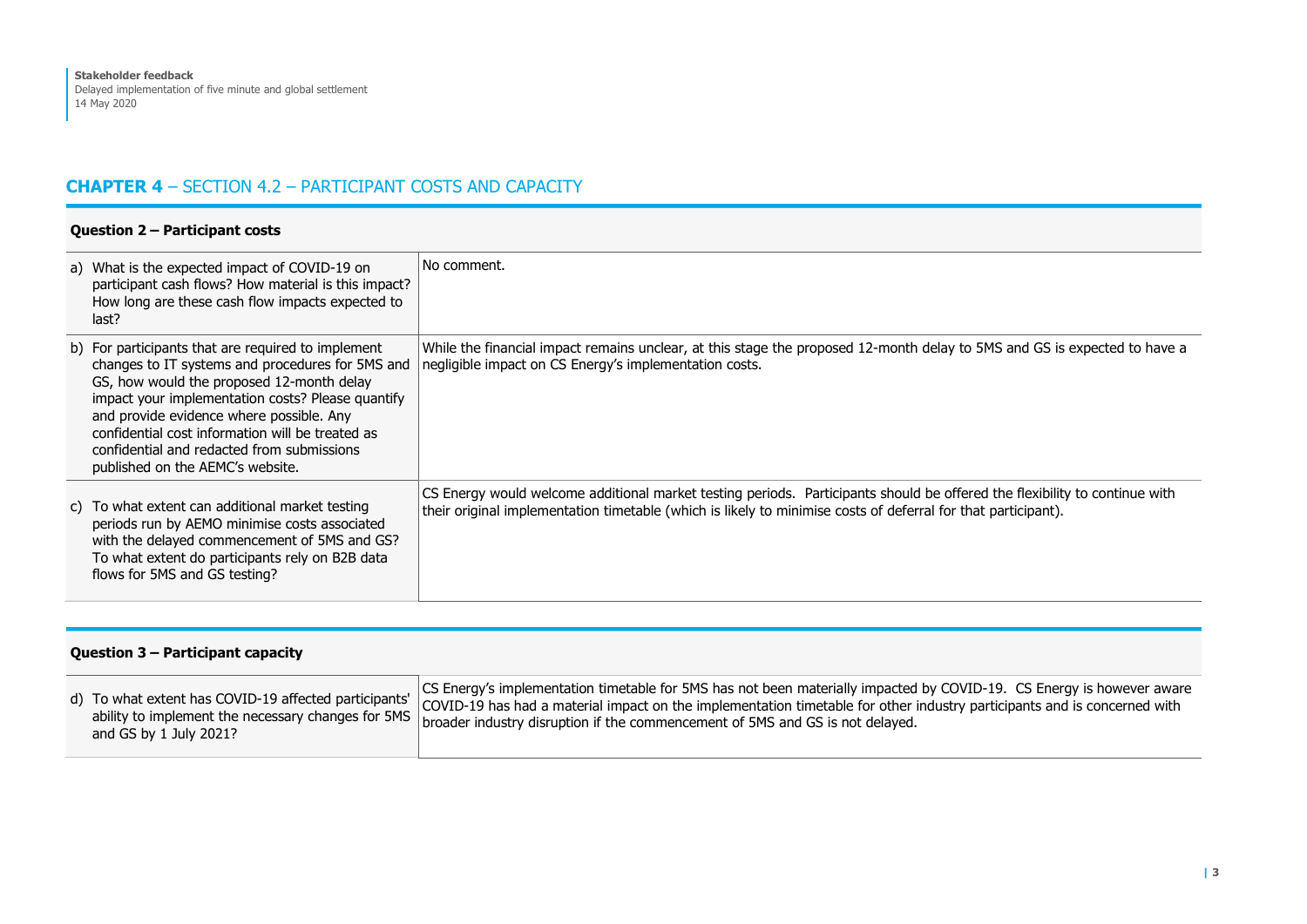# CHAPTER 4 – SECTION 4.3 – ELECTRICITY CONTRACT MARKET IMPLICATIONS

#### Question 4 – Electricity contract market a) To what extent have you purchased 5-minute cap products for FY 2021-22? What would the impact of a delay be to the value of those 5-minute cap products as risk management products for your business? No comment. b) Would a delay to commencement of 5MS impact swap, captions or any other financial hedging products trading for FY2021-22 and beyond? If so, how? CS Energy expects liquidity will improve for cap products. The ASX has not listed cap products for FY2021-22 and CS Energy expects the ASX to list these products if 5MS is delayed by 12-months. CS Energy does not expect liquidity to be materially impacted for swap products.

#### | 4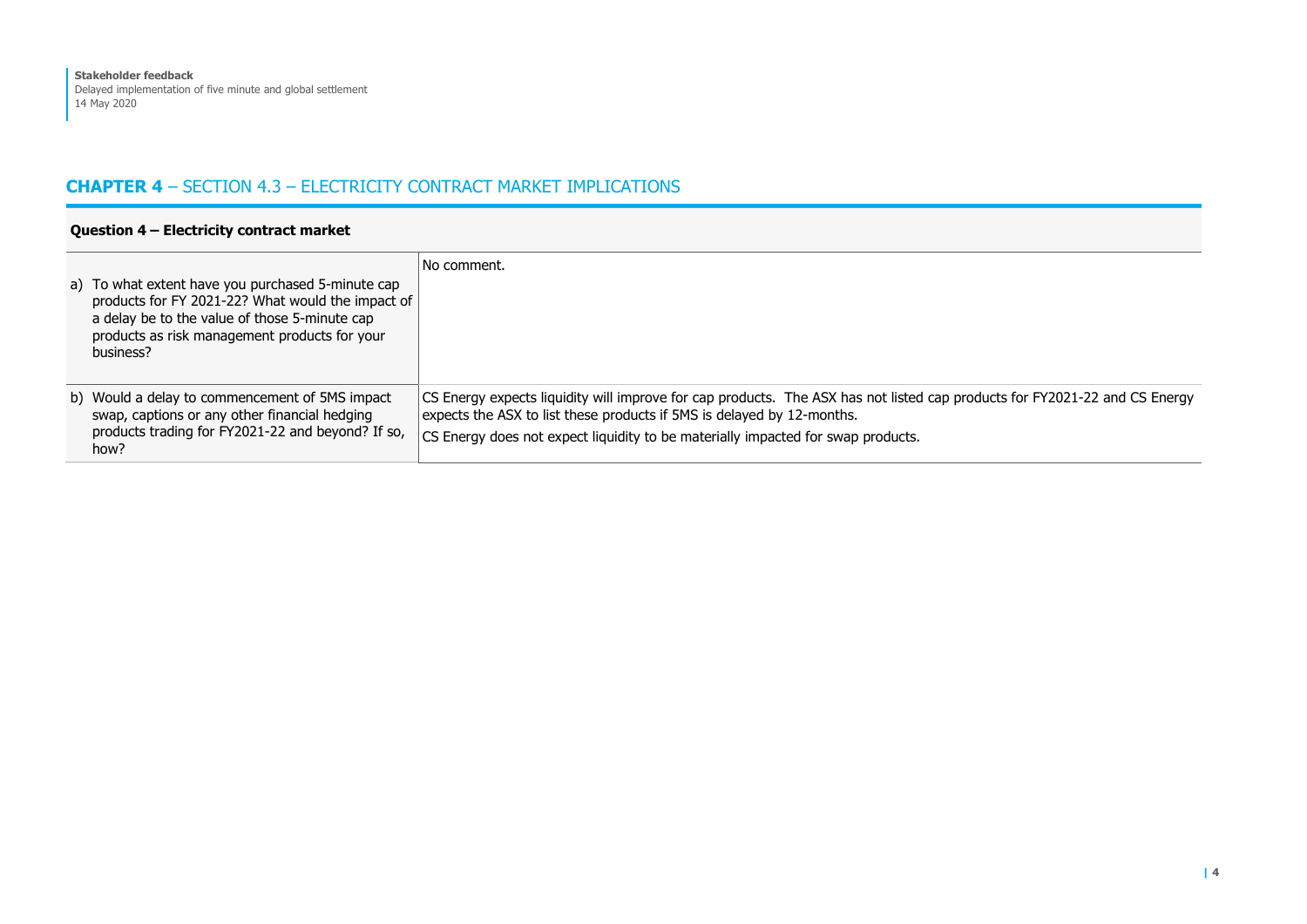# CHAPTER 4 – SECTION 4.4 – DELAYED BENEFITS

#### Question 5 – Delayed benefits

| a) To what extent were investments that have been<br>made, or are planned to be made, in technologies<br>that are capable of responding to a five-minute<br>price signal, dependent on the 5MS rule<br>commencing on 1 July 2021, as opposed to other<br>factors? What effect would a 12-month delay have<br>on the expected return on investment for these<br>assets? Please quantify and provide evidence,<br>noting that submissions can be treated as<br>confidential if requested, or confidential information<br>can be redacted from submissions published on the<br>AEMC's website. | Not applicable. |
|---------------------------------------------------------------------------------------------------------------------------------------------------------------------------------------------------------------------------------------------------------------------------------------------------------------------------------------------------------------------------------------------------------------------------------------------------------------------------------------------------------------------------------------------------------------------------------------------|-----------------|
| b) To what extent would a 12-month delay to the start $\vert$ Not applicable.<br>of 5MS and/or GS delay the realisation of<br>other benefits for individual participants and/or the<br>industry as a whole? Please quantify and provide<br>evidence, noting that submissions can be treated as<br>confidential if requested, or confidential information<br>can be redacted from submissions published on the<br>AEMC's website.                                                                                                                                                            |                 |